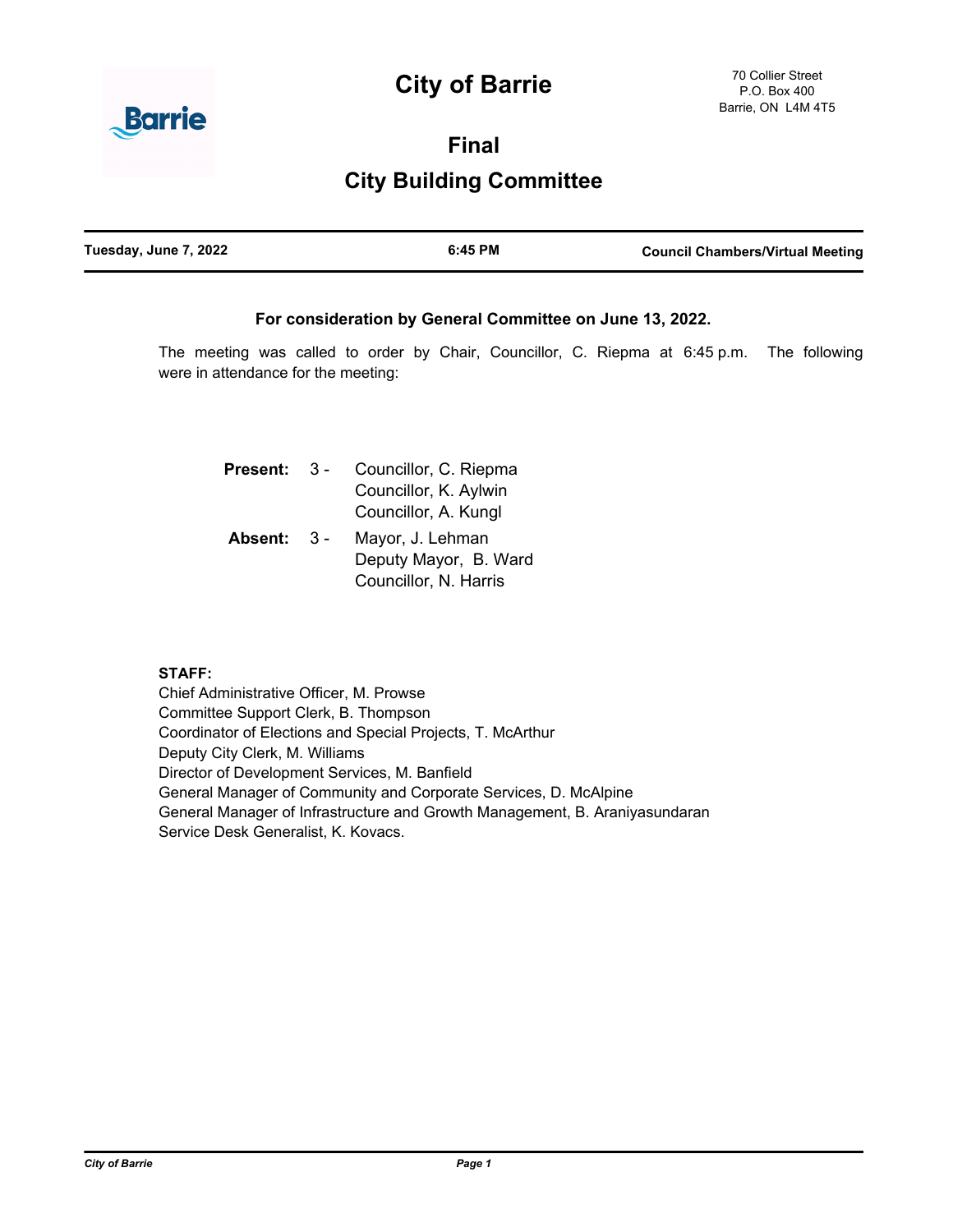The City Building Committee met and reports as follows:

### **SECTION "A"**

## **REPORT OF THE ACTIVE TRANSPORTATION AND SUSTAINABILITY COMMITTEE DATED MAY 3, 2022**

The Report of the Active Transportation and Sustainability Committee dated May 3, 2022 was received.

*Attachments:* [ATSC Report 220503](http://barrie.ca.legistar.com/gateway.aspx?M=F&ID=860dbc5f-5d77-4aa0-9dac-a774532c4ae1.pdf)

### **REPORT OF THE HERITAGE BARRIE COMMITTEE DATED MAY 11, 2022.**

The Report of the Heritage Barrie Committee dated May 11, 2022 was received.

*Attachments:* [HB Report 220512](http://barrie.ca.legistar.com/gateway.aspx?M=F&ID=969044f2-ece8-4c13-aae9-00cebc2c353f.pdf)

#### **REPORT OF THE ARTS ADVISORY COMMITTEE DATED MAY 17, 2022**

The Report of the Arts Advisory Committee dated May 17, 2022 was received.

*Attachments:* [Arts Advisory Report 220517](http://barrie.ca.legistar.com/gateway.aspx?M=F&ID=656781fc-0c35-4a49-876a-41bf0baf3145.pdf)

# **REPORT OF THE COMMUNITIES IN BLOOM COMMITTEE DATED MAY 19, 2022**

The Report of the Communities in Bloom Committee dated May 19, 2022 was received.

*Attachments:* [CIBC Report 220519](http://barrie.ca.legistar.com/gateway.aspx?M=F&ID=1d4e472b-564b-4261-97ce-53b8f957a619.pdf)